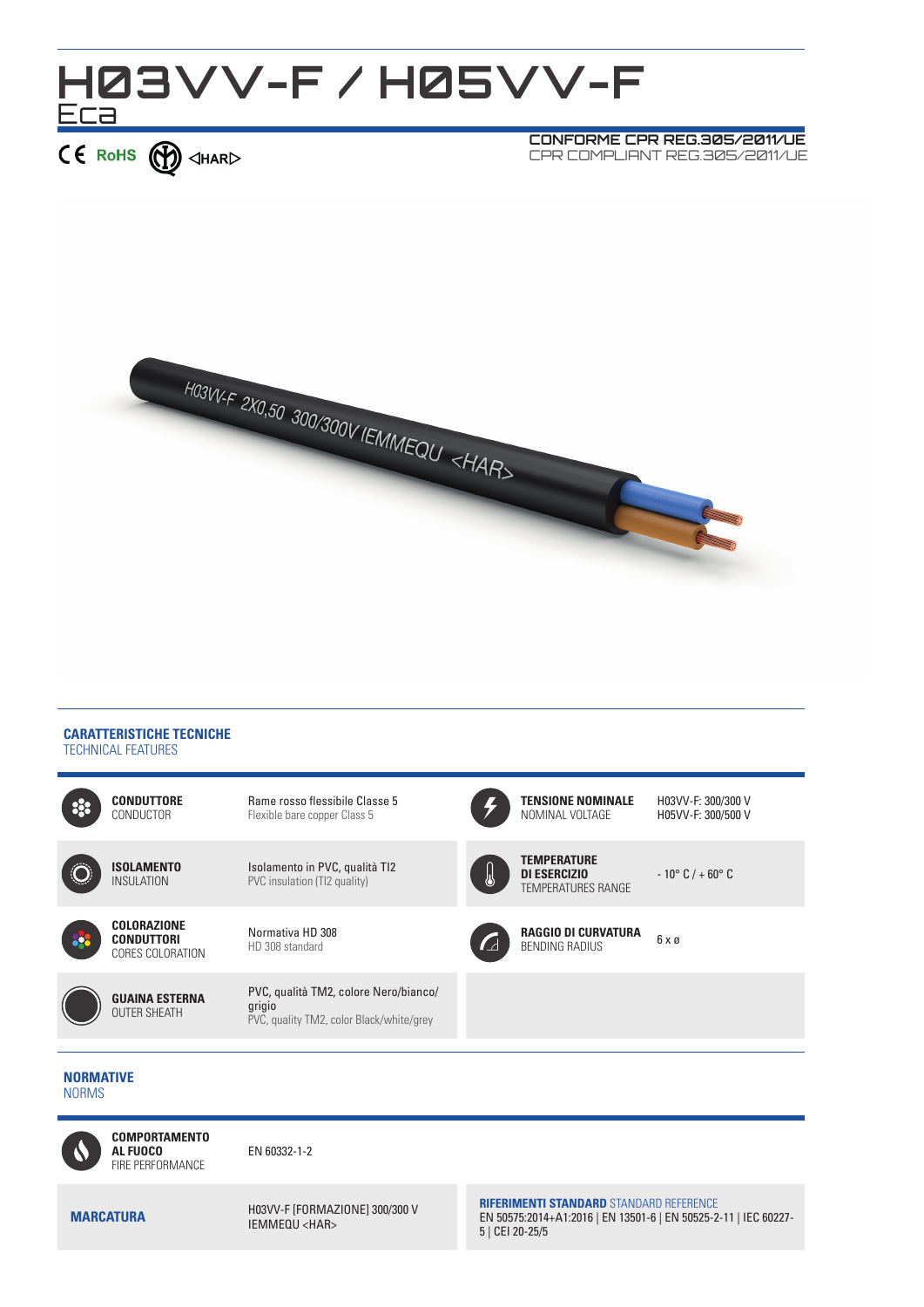## **Condizioni di impiego piu comuni**

In locali domestici, cucine, uffici, soggetto a deboli sollecitazioni meccaniche, per alimentazione di apparecchi portatili leggeri come:

- apparecchi radio;
- apparecchi di illuminazione da tavolo e a stelo;
- macchine per ufficio.

I cavi sottoguaina leggera possono essere usati quando è richiesta una grande flessibilità purchè non vi siano particolari rischi di danneggiamento meccanico.

Per la sezione 0.75mm valgono impieghi e commenti relativi al cavo flessibile sotto guaina media.

La tensione di esercizio di un sistema può superare permanentemente il 10% della propria tensione nominale.

Per alimentazione elettrica in costruzioni ed altre opere di ingegneria civile con l'obiettivo di limitare la produzione e la diffusione di fuoco e di fumo.

### **Common features**

This cable is suitable for house rooms, kitchens, offices, subjected at weak mechanical stresses; for supply of little and portable household appliances like:

- radio;

- lighting appliances for table or with stand;
- office machines.

Cables light underseath can be used when it is required a great flexibility but wi thout particular mechanical damagement risks.

0.75mm² cross section have the same features as medium undersheath cables.

A system exercice voltage can always overflow the 10% of its standard voltage.

Supply of electricity and communications in buildings and other civil engineering works with the objective of limiting the generation and spread of fire and smoke.